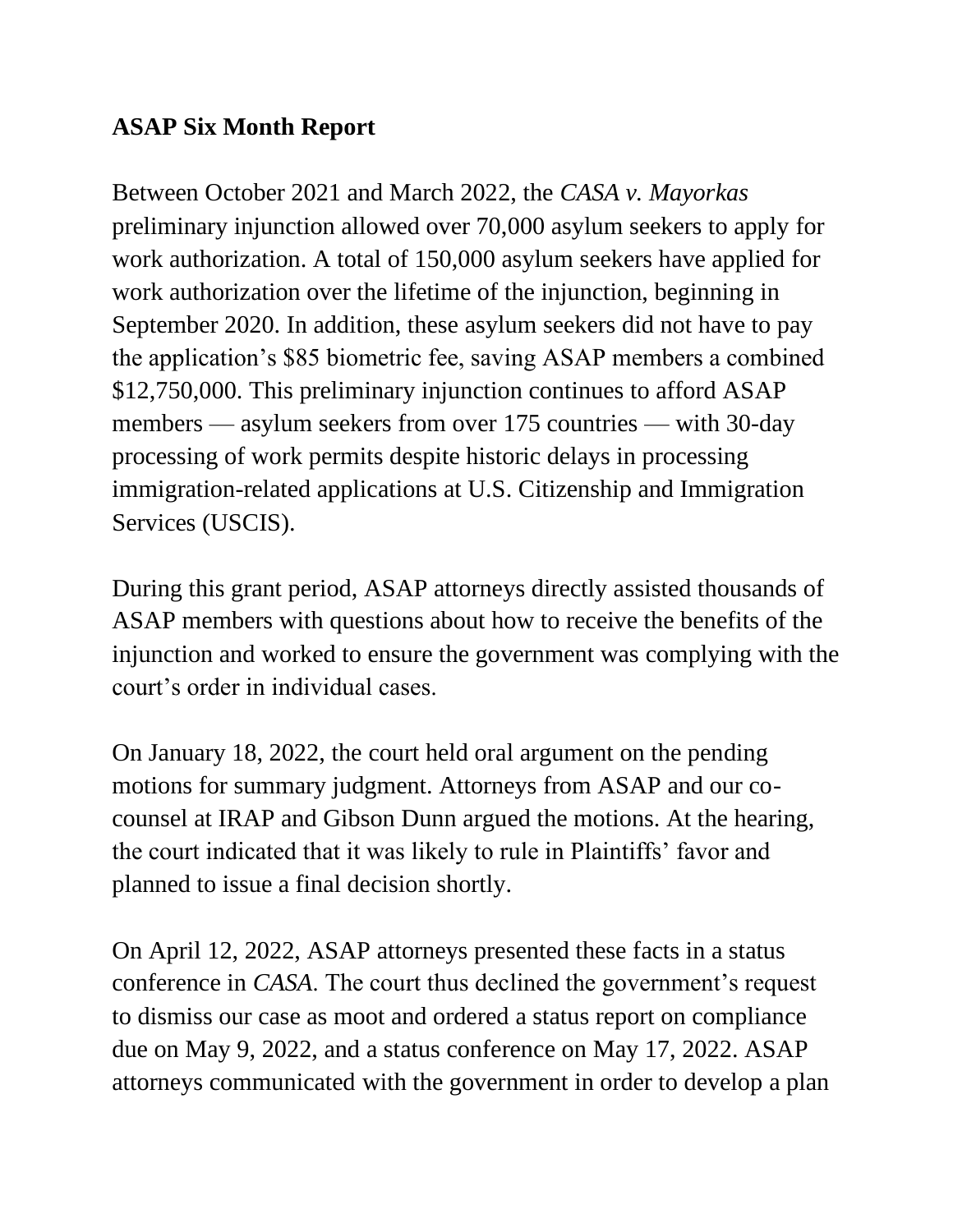for ensuring that all asylum seekers will get their initial work permits within 30 days of applying. ASAP has also outlined multiple concerns for the government, including that the instructions for work permit applications contain several misstatements of law. For example, the instructions state that asylum seekers must submit biometrics fees with their work permit application; but if an asylum seeker submits biometrics fees, their application will likely be rejected.

The parties filed a joint status report on May 9, 2022, stating that the government will respond to plaintiffs concerns by June 1, that the next joint status report will be filed by June 6, 2022, and that the status conference will be adjourned until the week of June 13, 2022.

The judge has kept the preliminary injunction in place while she decides whether any additional action is necessary to ensure that asylum seekers benefit from the elimination of the Trump-era work permit regulations. In the meantime, ASAP continues to help thousands of ASAP members to secure relief under the preliminary injunction — which remains the only vehicle for asylum seekers to ensure timely receipt of work authorization.

In the next six months, ASAP hopes to move towards resolution of the case and to ensure an implementation plan to establish government compliance with the governing regulations. ASAP anticipates having multiple status reports and meet and confer conferences with the government. If negotiations are insufficient to reach a satisfactory resolution, ASAP anticipates continuing to litigate the case in order to ensure government compliance.